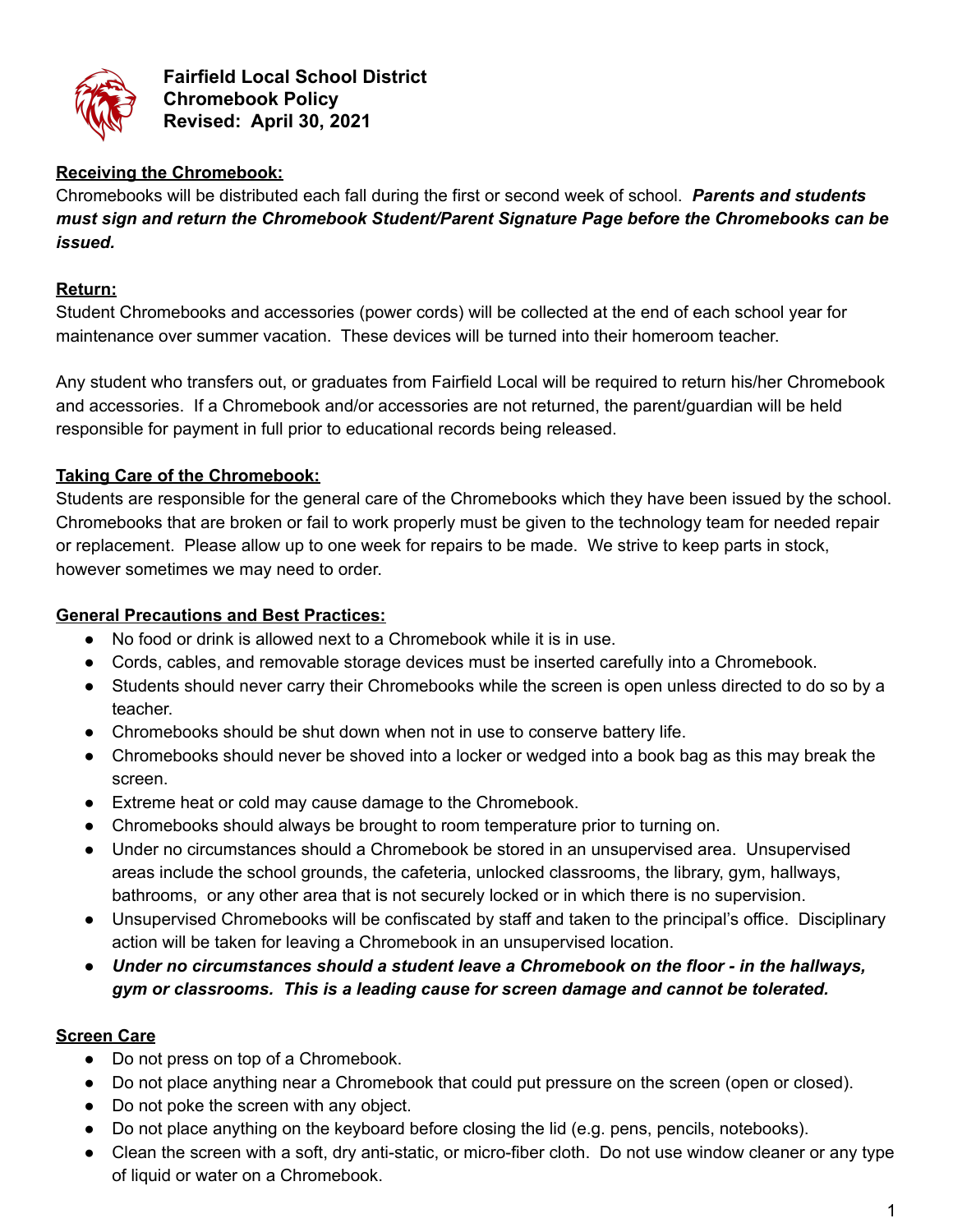## **Using The Chromebook**

## **At School:**

The Chromebook is intended for use at school every day. In addition to teacher expectations for Chromebook use, announcements, calendars, academic handbooks, and student handbooks may be accessed using the Chromebook. Students will be responsible for bringing their Chromebooks to all classes, unless specifically advised not to do so by their teacher.

## **At Home:**

- All students are asked to take their Chromebooks home each night throughout the school year for charging. *Chromebooks must be brought to school each day fully charged.* Students who regularly forget to bring their Chromebooks to school or repeatedly forget to charge them at night will be subject to disciplinary action.
- Chromebooks must **not** be used at home for any non-school related activity including, but not limited to, personal videos, photos, creation and/or distribution of videos, gaming, or personal social media (for example: Instagram, Twitter, Facebook, Pinterest, Tik-Tok, Snapchat.)
- The Chromebook is for the sole use of the student to whom it has been issued.

## **Sound:**

Sound must be muted at all times unless permission is obtained from the teacher for instructional purposes. Students must bring their own inexpensive earbuds to be used with the Chromebooks.

## **Managing Files and Saving Work:**

Students may save documents to their Google Drive. Saving to Google Drive will make the files accessible from any computer with internet access. It will be the responsibility of the students to maintain the integrity of their files within Google Drive.

# **Personalizing the Chromebook:**

Chromebooks must remain free of any decorative writing, drawing, stickers, paint, tape, or labels that are not the property of Fairfield Local Schools. Spot checks for compliance may be done by teachers or administrators at any time. Only photos and videos taken for academic purposes will be allowed.

## **Software on Chromebooks**

## **Originally Installed Software:**

Only whitelisted apps will be allowed to be installed on the Chromebook. There will also be a list of apps that will be force installed for school use.

# **Virus Protection:**

Virus protection is unnecessary on the Chromebooks due to the unique nature of their design.

## **Additional Software:**

Students may NOT install additional software on their Chromebooks other than what has been approved by Fairfield Local Schools.

Gaming - personal gaming is not permitted on the Chromebooks. Educational games may be used according to teacher guidelines.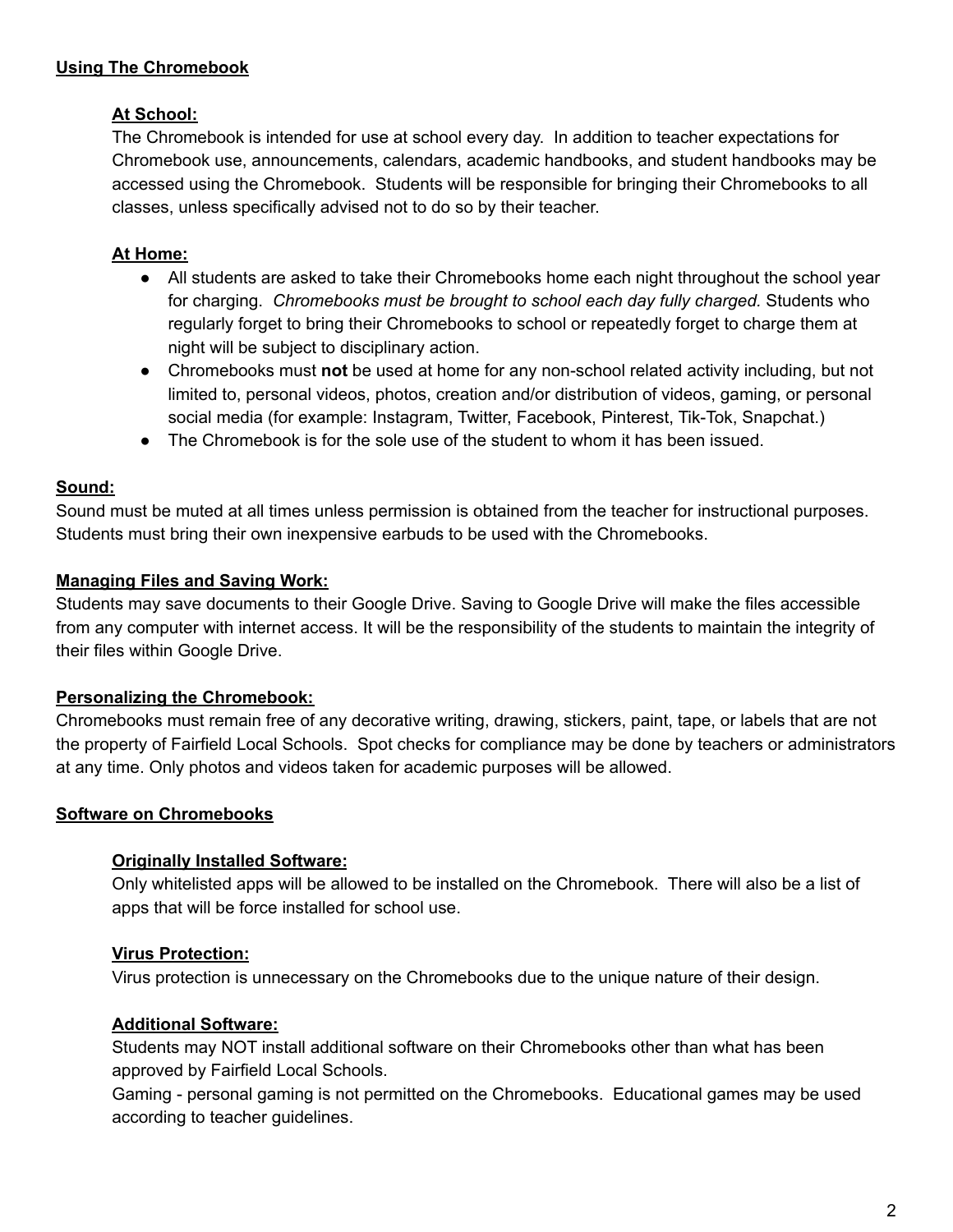## **Protecting and Storing the Chromebook**

#### **Chromebook Identification:**

Chromebooks will be labeled. Chromebooks may be identified in the following ways:

- Record of serial number and asset tag
- Individual name label

*Under no circumstances are students to modify, remove, or destroy identification labels.*

#### **Storing the Chromebook:**

**NOTHING** should be placed on top of a Chromebook. Students need to take their Chromebooks home with them every night.

### **Damage to or Loss of a Chromebook and Accessories**

**Students and parents will be charged for Chromebook damage that occurs when a Chromebook is misused, handled in an inappropriate or abusive manner, or left unattended\*\*.**

### **Lost or Damaged Device and Accessories:**

A Chromebook or any of its accessories that is lost or damaged is the responsibility of the student and parent. The user will be given another device or accessory to use until the replacement cost of the lost/damaged device or accessory is paid to the school. Due to the nature of finding available parts and price fluctuations, the cost of the repair may vary from the below.

- Replacement of the Chromebook \$300 to \$400 depending on model
- AC Adapter & power cord \$55
- $\bullet$  Screen \$125
- Battery \$100
- Other To be determined based on actual cost

#### **Chromebook Technical Support**

The Technology Coordinator will be the first point of contact for repair of the Chromebooks. Services provided by the coordinator include:

- Password identification
- User account support
- Coordination of warranty repair
- Hardware maintenance and repair
- Operating system or software configuration support
- Restoring Chromebook to factory default
- System software updates

#### **Technology Acceptable Use and Code of Conduct**

**All other policy statements regarding technology acceptable use, code of conduct issues, and school homework policies found in the Fairfield Local School District Parent-Student Handbook apply to the use of the Chromebooks.**